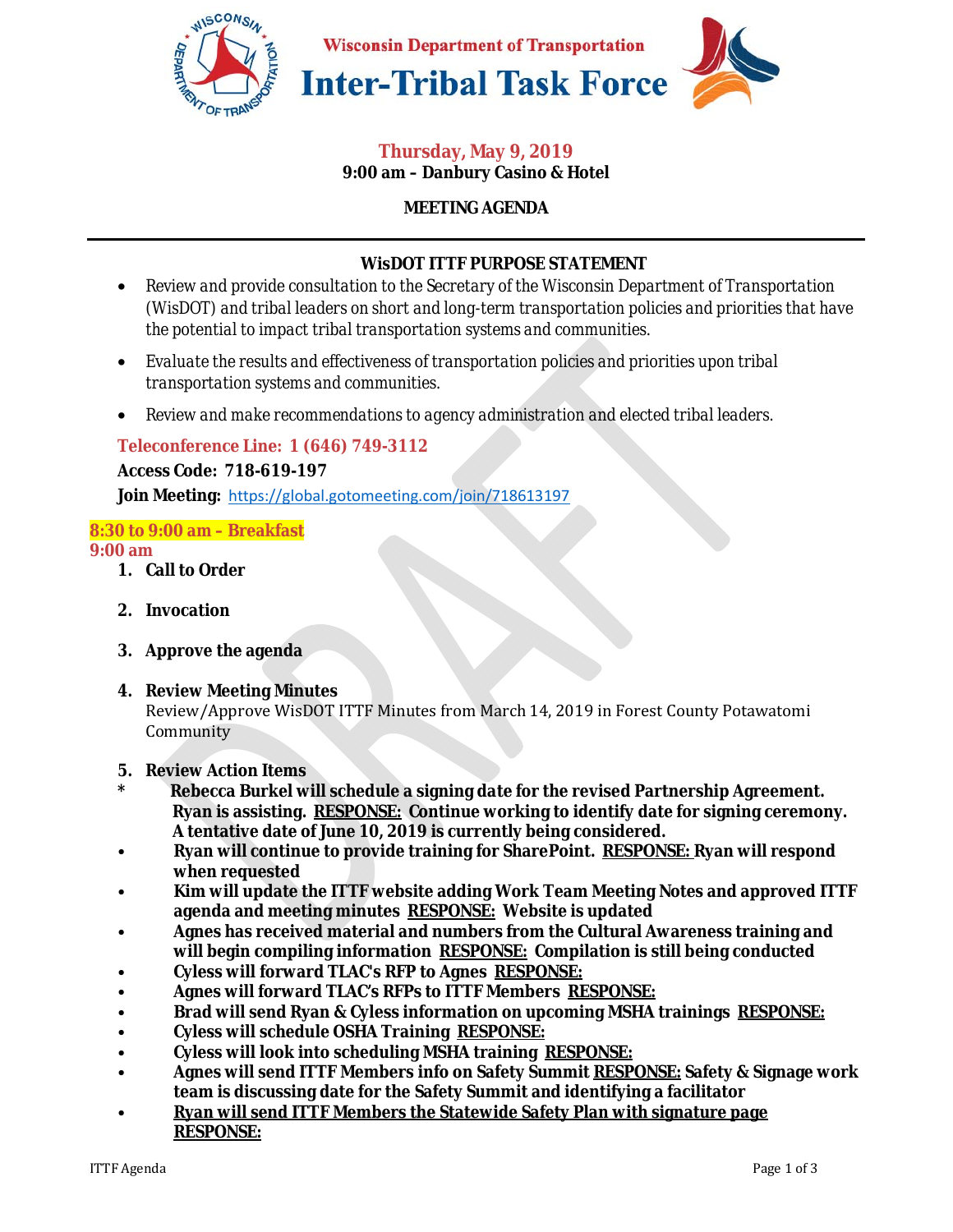

**Wisconsin Department of Transportation** 



• **ITTF Members will request council attention and permission to release the Statewide Safety Plan (Ryan volunteered to assist in presenting if requested.)** 

- **Stacey will begin to schedule site visits. Will put together an email and work with Ryan & Agnes to coordinate RESPONSE: Will need to identify another ITTF representative for review**
- **Agnes will send out work team rosters for ITTF Members to confirm or move to another work team RESPONSE: Included in ITTF meeting packet**
- **Agnes will follow up with Ryan Murphy on GAP Analysis timeline RESPONSE:**
- **Agnes will send out GAP Analysis timeline to ITTF Members RESPONSE:**
- **Brad will send Agnes Clean Diesel Equipment grant information RESPONSE:**
- **Agnes will share Clean Diesel Equipment grant information with ITTF Members RESPONSE: Brad Bowman sent an email to all the ITTF**
- **David will send Agnes information regarding the current THPO vacancy**
- **Agnes will share Oneida's THPO vacancy information with the ITTF Members RESPONSE: Sent notice to ITTF**
- **Ryan will send ITTF Members an updated report for local project programs RESPONSE: WisDOT Regional Liaison reports are included in meeting packets**
- **Ryan will pursue options for emergency snow removal RESPONSE: Referred to Regional WisDOT Tribal Liaisons**
- **Agnes will send ITTF Members information regarding the Federal Highway Administration vacancy RESPONSE: Have not received new appointee yet. Will keep the ITTF informed**
- **6. Standing Reports** 
	- **Chairwoman's Report**
		- Election of Chairperson
	- **Statewide-Liaison Report –Ryan Greendeer, WisDOT** 
		- Native American Hiring Provision
		- Update on Statewide Safety Plan
		- Update on Partnership Agreement

## • **ITTF Coordinator Report – Agnes Fleming**

- Update Work Team Rosters meeting notes
- Update on current year Scope of Work
	- o Update on Transit Peer Exchange held on April 25, 2019
	- o Update on Tribal Real Estate Training held on April 17, 2019
	- o GAP Analysis
	- o Stem Curriculum Update
	- o Tribal Certification Webinars Update
	- o 2019 WTTC Update
	- o 2019- 20 Budget and Scope of Work Update

### • **Tribal Labor Advisory Committee (TLAC) Cyless Peterson**

- **\*** 2019-20 Annual Work Plan Draft
- \* Statewide TrANS Provider meeting
- \* Developing Urban Indian and Women in the Trades Outreach
- \* Baseline Assessment
- \* Cultural Curriculum Update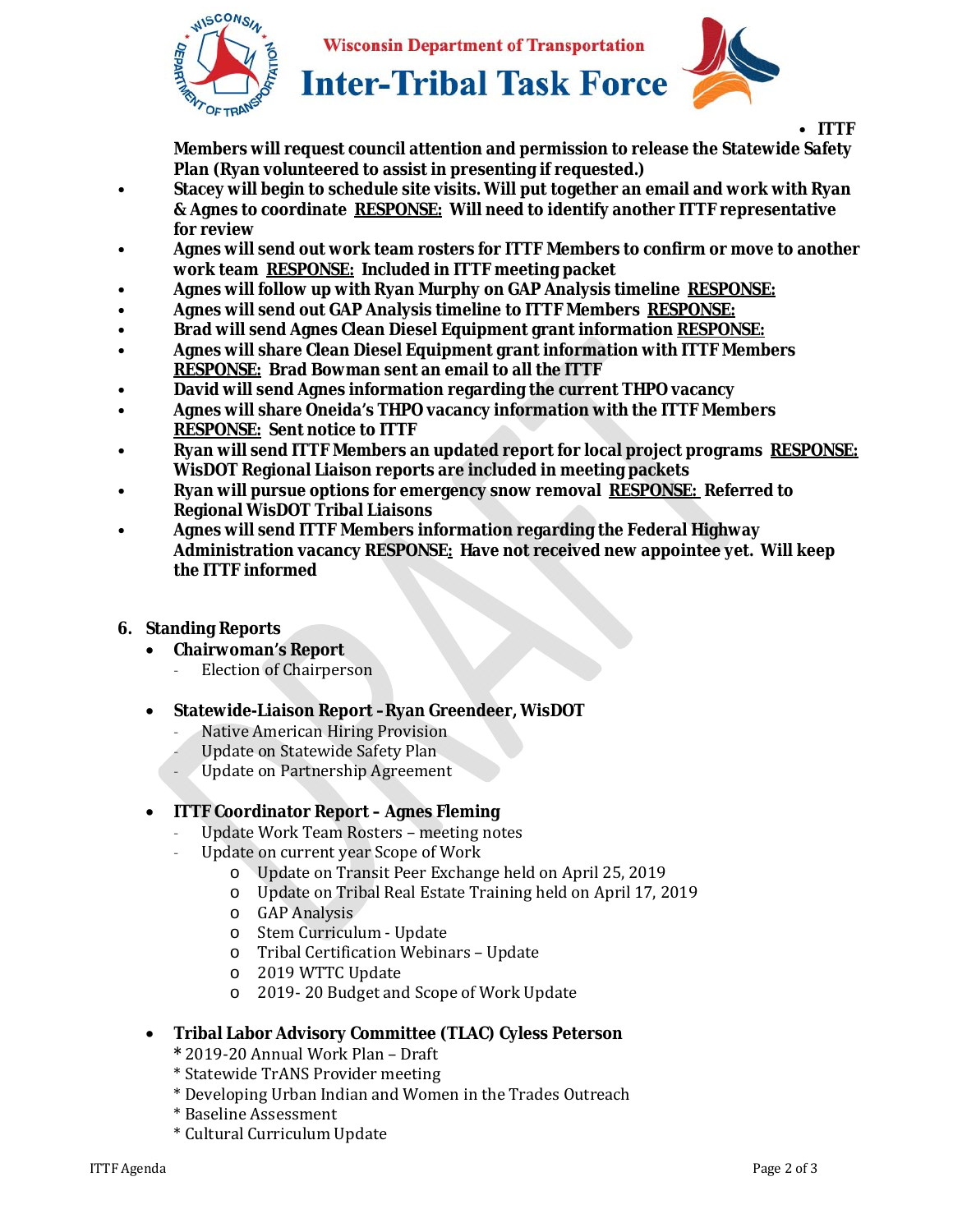

• **Tribal Historic Preservation Officers (THPO) Cassandra Graikowski THPO Listening Session – April 23 & 24 - THPO Update** 

### **7. Tribal Reports**

| <b>Bad River</b>                | <b>Ben Connors</b>        |
|---------------------------------|---------------------------|
| <b>Forest County Potawatomi</b> | <b>Todd Mulvey</b>        |
| Ho-Chunk                        | <b>Brett Blackdeer</b>    |
| Lac Courte Oreilles             | Jason Weaver              |
| Lac du Flambeau                 | George Thompson           |
| Menominee                       | Crystal Chapman-Chevalier |
| Oneida                          | David Jordan              |
| Red Cliff                       | Jeff Benton               |
| Sokaogon Chippewa               | Chris McGeshick           |
| St. Croix                       | <b>Delores Staples</b>    |
| Stockbridge-Munsee              | <b>Stacey Schreiber</b>   |
|                                 |                           |

#### **8. Tribal Liaison Reports**

| Ryan Greendeer | $W$ isDOT – SW |  |
|----------------|----------------|--|
|----------------|----------------|--|

Nicole Flamang WisDOT – NW Sandy Stankevich WisDOT – NC Matt Halada WisDOT – NE Jennifer Robertson BOTS

WisDOT – SE

### **9. Bureau of Indian Affairs – Dave O'Donahue**

# **10. Federal Highway Administration – Daniel Holt**

#### **11. Adjournment**

#### **12. Materials List**

- 3-14-19 ITTF Meeting Minutes
- Work Team Rosters
- WTTC Report & 2019 WTTC Save the Date
- Preliminary report for Transit Peer Exchange & Tribal Real Estate Training
- Tribal Liaisons Reports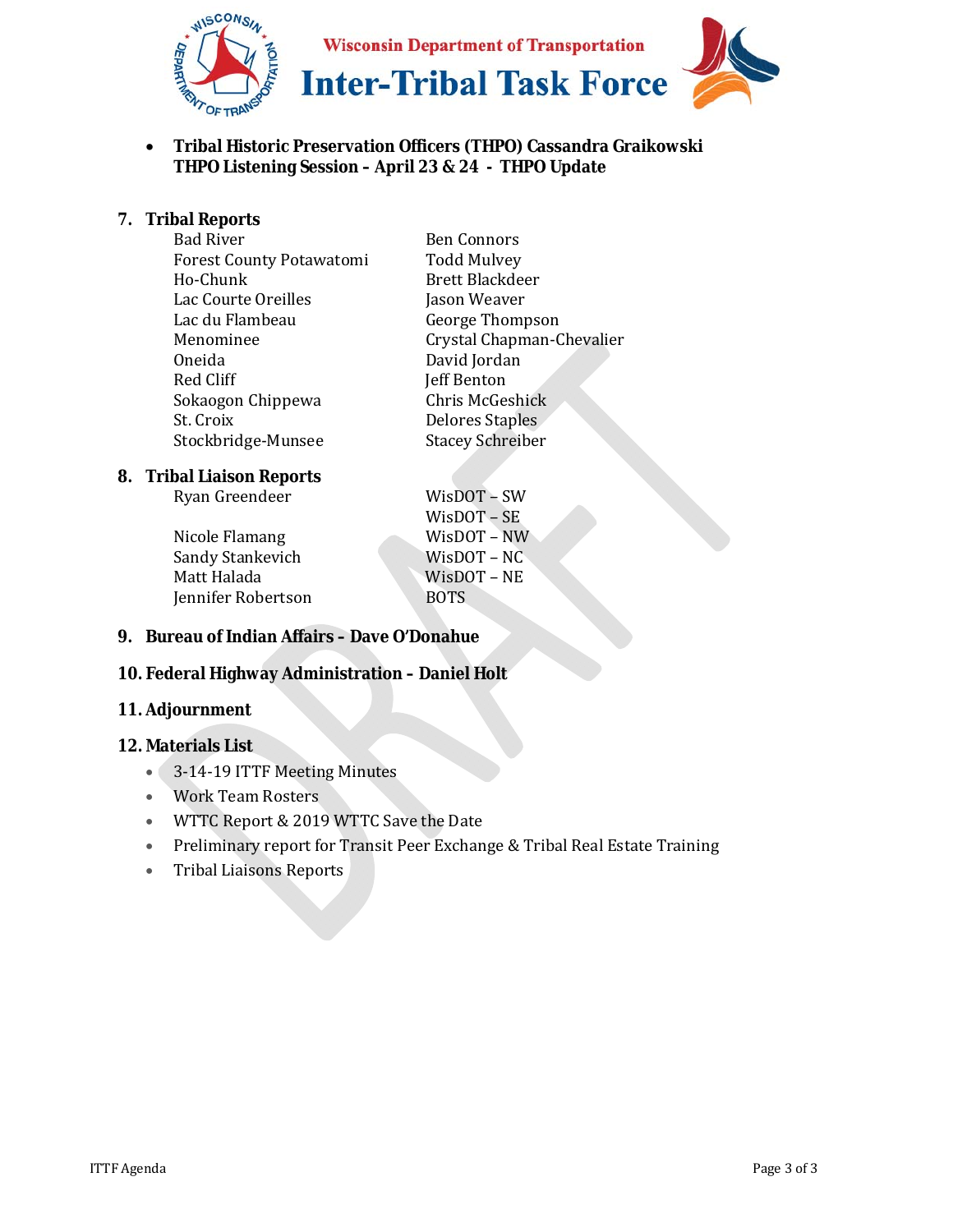

# **ITTF Meeting Minutes**

Thursday, March 14. 2019 9:00 am – Potawatomi Carter Casino Hotel, Wabeno, WI

## **WisDOT ITTF PURPOSE STATEMENT**

- *Review and provide consultation to the Secretary of the Wisconsin Department of Transportation (WisDOT) and Tribal leaders on short and long-term transportation policies and priorities that have the potential to impact Tribal transportation systems and communities.*
- *Evaluate the results and effectiveness of transportation policies and priorities upon Tribal transportation systems and communities.*
- *Review and make recommendations to agency administration and elected Tribal leaders.*

**Members in Attendance:** Stacey Schreiber (Chair), Delores Staples (Vice Chair), Ward Staples, Brad Bowman, Alan Johnson (LCO Proxi), Todd, Mulvey, Ward Staples, Todd Mulvey, Ryan Greendeer, Nicole Flamang

**Members on Teleconference:** Matthew Halada, Nathan Gordon, David Jordan, Emerson Coy

**Others on Teleconference:** Dave O'Donahue and Cyless Peterson

**Others in Attendance:** Promise Bakken, Gary Mejchar, Kim Swisher, Les Slater, Agnes Fleming, Renita Warrington, Kimberly Latender

The meeting was called to order at 9:11am by Delores Staples – Vice Chair.

Emerson did the Invocation.

**Approve the Agenda:** A motion was made by D.J. and seconded by B.B. to approve the agenda as presented. Motion passes unanimously

**Review / Approve Meeting Minutes:** A motion was made by E.C. and seconded by T.M. to approve the meeting minutes as presented. Motion passes unanimously.

**Review Action Items:** Ryan Greendeer provided

- Ryan is working with involved parties to set a date for the Partnership Agreement.
- Ryan will continue to provide SharePoint training as requested.
- Kim S. will continue to update the ITTF website with agendas, approved meeting minutes, and ewebinars.
- Agnes sent attendance reports to Tribal Leaders.
- Agnes is working on Cultural Awareness training evaluations
- Cyless will forward TLAC RFP to ITTF Members
- Agnes to forward TLAC RFP to Tribal Leaders

**Statewide Tribal Liaison Report:** Ryan stated that there are several projects over the next six years that will include the Native American Hiring provision. Detailed regional reports will be provided at the next TLAC meeting on April 18, 2019.

Page 1 of 6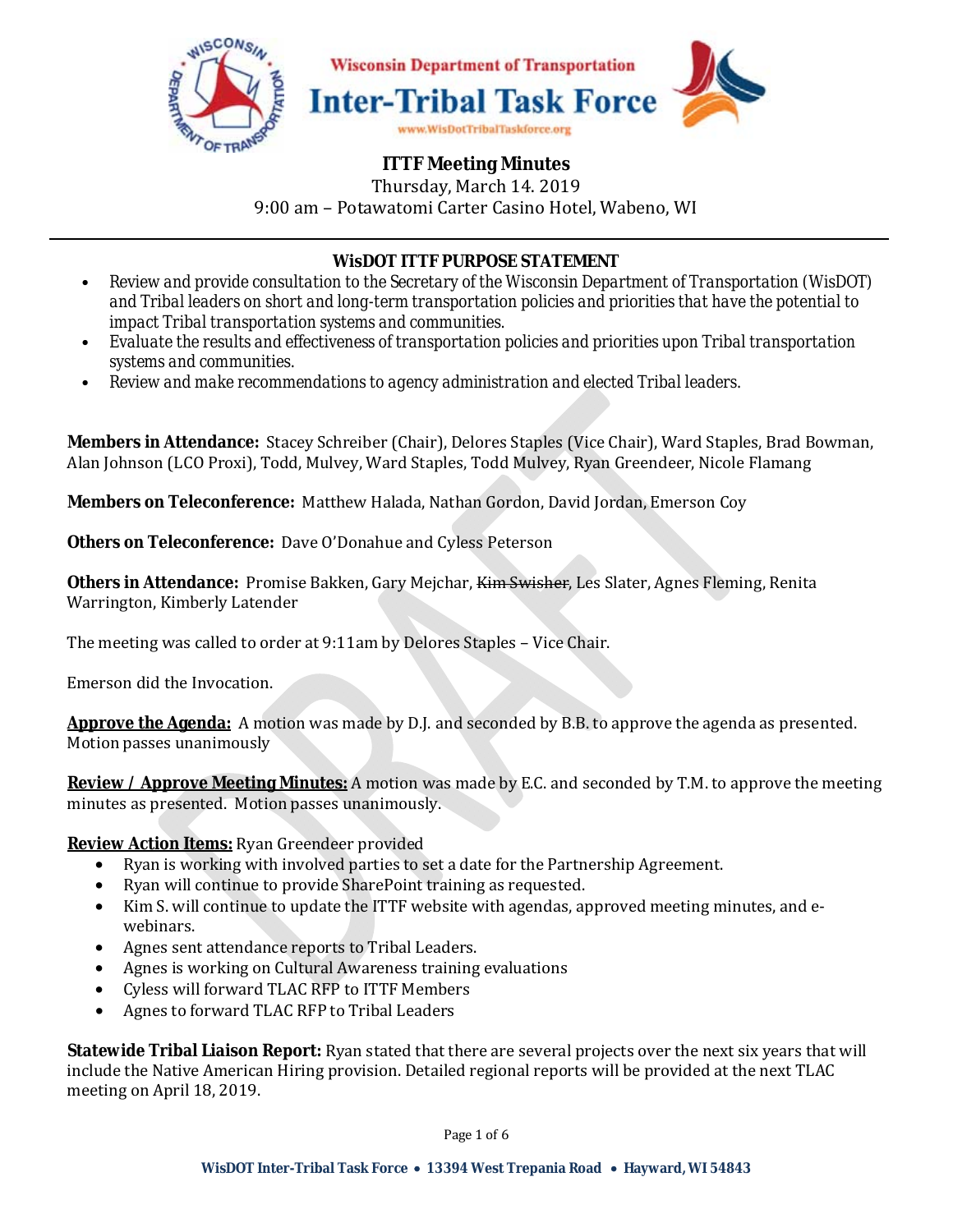

# **ITTF Meeting Minutes**  Thursday, March 14. 2019 9:00 am – Potawatomi Carter Casino Hotel, Wabeno, WI

TLAC overview: OSHA Training is looking to be scheduled in May and potentially use Ho-Chunk to provide. Also looking into possibly scheduling MSHA training. B.B. stated that there are a few trainings coming up on April 9/10 & March 27 and will send info to Ryan with a Cyless cc'd.

Discussion on the Tribes potentially developing a NAHP "best practices" tool kit. Ryan volunteered to serve as a technical advisor. Delores asked if we have a lot of Native American businesses registered with the Native American Chamber or if AICCW could send out a notice to businesses when projects come in. Ryan suggested developing a small workgroup to develop a draft of best practice toolkit and a method of sending notices out.

### *Due to weather conditions, Chairwoman; Stacey Schreiber arrives at 9:21 a.m. and joins discussion.*

Statewide Safety Plan: Ryan asked if this was presented to the tribes for permission to release. Stacey stated that she did share the information with her Tribe, however, did not receive a response back and asked for recommendations on moving forward to gain acknowledgement/permission to release. Group discussed developing a "signature" page. Ryan will send an email with a signature page and stated that even an email from ITTF reps with a "go ahead" will suffice. Ryan asks ITTF reps to request council response and to let Ryan know if assistance is needed in presenting the Statewide Safety Plan to their council.

**Chairwoman's Report:** Introduction of Les Slater Junior – Fleet Mechanic. She extended an invitation for him to attend this meeting with the intent of him gaining helpful and useful information that relates to the current restrictions and struggles he is encountering. Group welcomed Les.

Transit Peer Exchange coming up next month. Worked with Agnes and details have been solidified. Scheduled for 8:30am – 5pm, April 25, 2019 in Red Cliff/Bad River.

Site visits to Tribal Leaders was discussed. Will put together an email for it and work with Ryan/Agnes to coordinate.

Survey for assessing ITTF in meeting Tribal needs is out to Tribal Leaders. Waiting on responses.

Election of Chairperson – Open for nominations: T.M. nominated Stacey Schreiber. Motion was seconded by D.S. Motion passes unanimously.

Election of Vice Chairperson – Open for nominations: T.M. nominated Delores Staples. Motion was seconded by D.J. Motion passes unanimously.

### **ITTF Coordinator Report:**

• Update on Work Team Rosters: Agnes will be sending out work team rosters. She stated that there might be some switching of ITTF reps on each team as a few have requested to switch to another work team. Agnes stated that was fine, however, she expressed that each work team needs to have at least one ITTF rep.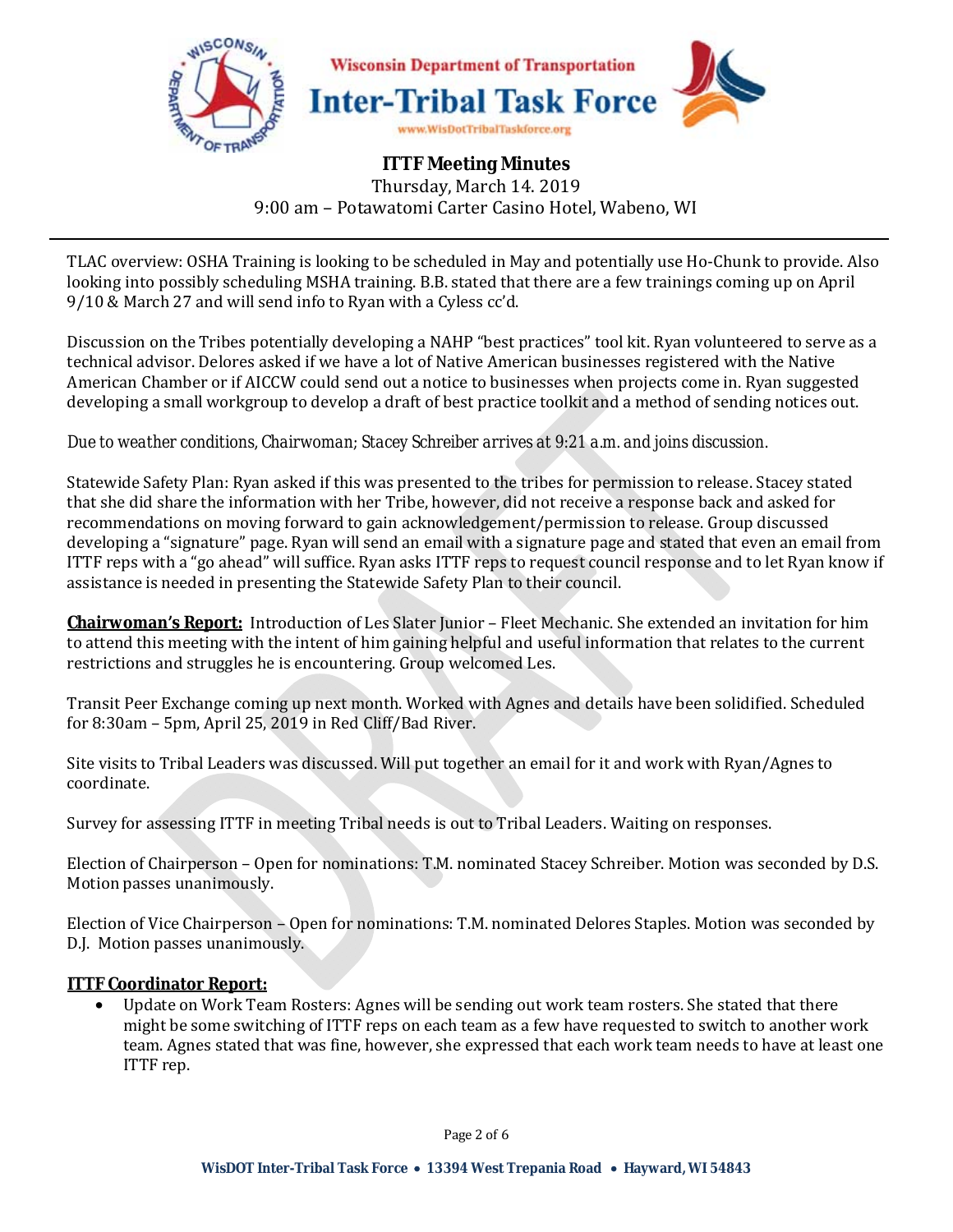

**ITTF Meeting Minutes**  Thursday, March 14. 2019 9:00 am – Potawatomi Carter Casino Hotel, Wabeno, WI

- Update on Current Year Scope of Work:
	- o Transit Peer Exchange scheduled for April 25, 2019, information is in today's meeting packet. Agnes stressed to make hotel reservations as early as possible as that site is busy and strictly adheres to the room block reservation deadline. Brad announced that Menominee has the opportunity to take over the Shawano County Transit.
	- $\circ$  Tribal Real Estate: Scheduled for April 17<sup>th</sup> in Menominee and will be facilitated by Samantha Skenandore. Agenda and information is in today's packet.
	- o Gap Analysis: Has to be done by the end of April. A draft is expected to be sent to ITTF & WisDOT soon. Ryan Murphy has sent out a survey to Tribal Leaders and has to set dates to follow up to gather survey answers. Then he will compile the information and start drafting analysis. Agnes stated she will follow up with Ryan Murphy to get timeline and send timeline to group.
	- o Stem Curriculum: Agnes proposes to carry over into the next IGA SOW budget.
	- o Tribal Certification Webinars: 5 webinars on NADBE are done. Working on 3 webinars on the process of becoming Tribal NADBE. Gary joined via teleconference and stated that he is working on scheduling project stages and is slated to be completed by early April. Gary then gave information on Labor & Business work team's upcoming scope of work. Team is planning on including the development of a twelve-month Marketing & Communications Implementation plan. The RFP for this project is currently being developed and will need a review before posting. Advertising for this RFP is scheduled for April. Gary left teleconference.
	- o Law Enforcement Peer Exchange: Agnes moved it into next IGA SOW budget.
	- o 2018-19 Budget Update; A budget modification is currently under review due to projected expenses being inaccurate. Agnes stated that the budget modification indicates a proposal to include the expenses of the PSA, Stem Curriculum, Tribal Certification Webinars and Tribal Real Estate training as a carry-over into the next IGA term.

10:28am – Meeting Break.

10:51am – Meeting resumed.

Review of the Transit, Safety & Signage, Business & Labor, and Real Estate work team meeting minutes. D.S. motioned to approve meeting minutes, seconded by D.J. Motion passes unanimously.

• Agnes/Kim posts the four work team meeting notes to ITTF website.

Item #6: ITTF Coordinator Report

- o Annual Work Plan Draft: Carry over from 18/19 into 19/20 work plan will include Law Enforcement Peer Exchange and Stem Curriculum.
	- Safety: An overview on the safety work team SOW was provided and included: reciprocal agreements & tribal license plate policy, commercial vehicle enforcement training, Tribal Transportation Safety Summit and a new series of safety posters. D.S. suggested to push the reporting of accidents. Agnes suggested a message that included the concept of "Slow down" in construction zones. They are family members too." The group discussed personalizing the posters so that travelers can identify with their own people. The idea to include tribal kids was also expressed. Other ideas for the posters included: School Bus, Motorcycles, and ATV Safety.

Page 3 of 6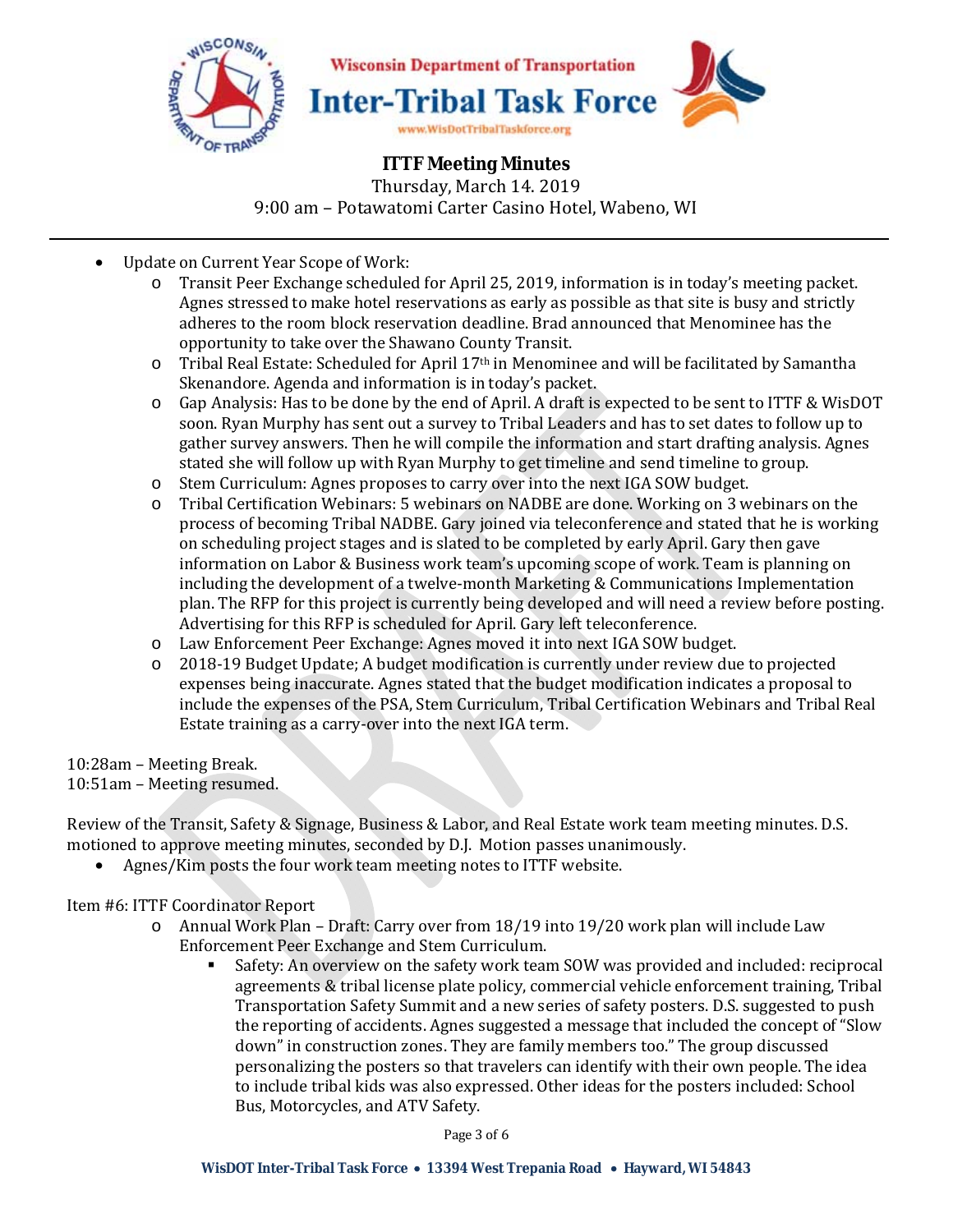

## **ITTF Meeting Minutes**

Thursday, March 14. 2019 9:00 am – Potawatomi Carter Casino Hotel, Wabeno, WI

- Real Estate: training in spring of 2020 information will be sent out.
- Transit Peer Exchange in spring of 220. Information will be updated on ITTF website.
- $\blacksquare$  Labor & Business: Started the planning process for WTTC. New project A communications & marketing plan will be added (previously mentioned by Gary). The RFP for this project is currently being developed. Advertising RFP in April and contracting in May.
- GAP Analysis: needs to be reviewed once completed to determine holes and new duties.
- WTTC planning: Agnes stated that the planning committee has begun meeting on the establishing the agenda for the 2019 WTTC on October 29th &  $30<sup>th</sup>$ . 2019. The committee is seeking ideas on topics for sessions included in the 4 tracks. A few ideas were then discussed that included: How to work with State Contracts for salt & sand shortages, TTAP (suggested online courses), and winter maintenance. Agnes stated that she would be meeting with the Radisson to determine lay out of the rooms for the sessions and events. Delores & Stacey volunteered to accompany Agnes during the floor plan walkthrough.

B.B. motioned to approve the Annual Work Plan, seconded by D.S. motion passes unanimously.

o 2018 WTTC Report: Went over agenda and report details. Followed with a brief ITTF website tour.

Lunch Break at 12:02pm. Meeting resumed at 12:40pm

**Tribal Labor Advisory Committee (TLAC):** Cyless shared that the 2019-20 annual work plan draft will be finalized for review soon. An upcoming Statewide TrANS Provider meeting is scheduled for April 12, 2019. Doing more outreach to educate stakeholders on TLAC opportunities and collaborate with other TrANS providers to develop Urban Indian and Women in the Trades initiatives. Cyless stated that the baseline assessment is in the final stages and will be available for approval at the next TLAC meeting. The cultural curriculum RFP has been awarded to B Team Strategy, who will provide first trainings. Trainings are scheduled to be developed by June.

**Tribal Historic Preservation Offices (THPO):** Cassandra not present. Ryan provided the following information on behalf of THPO: IGA SOW has fallen behind and there are concerns about SOW being completed before the end of current IGA. A renewal of the IGA is currently in OGC for review. No other tribes have expressed an interest in taking over project and it has not been sent out or advertised as being open to other Tribes.

### **Tribal Reports:**

- Bad River Representative not present.
- Forest County Potawatomi Todd provided an update. They are currently removing a lot of snow and have plans to use brine to break up built-up ice soon. Todd also stated that they are experiencing a shortage of sand.
- Ho-Chunk Representative not present.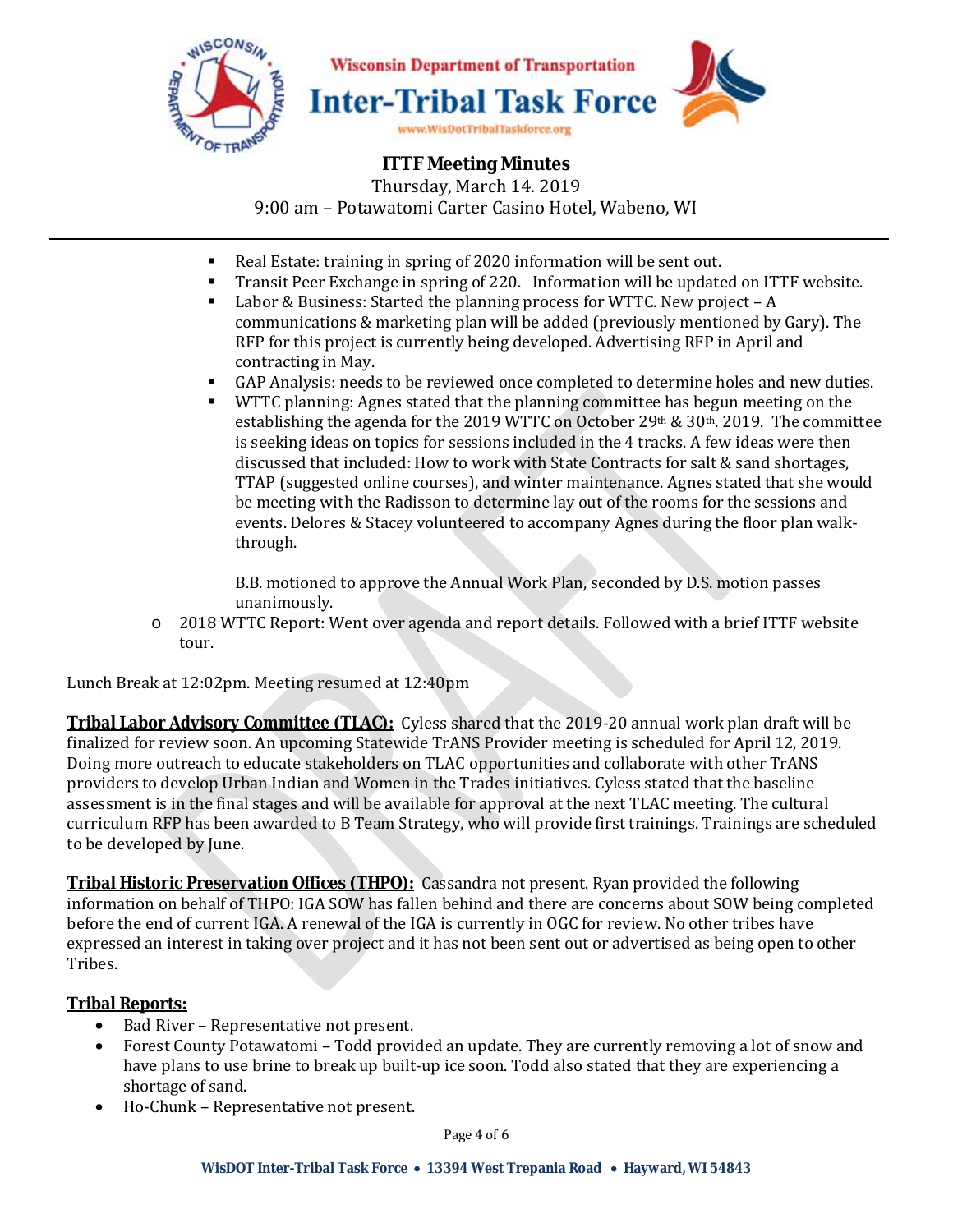

## **ITTF Meeting Minutes**  Thursday, March 14. 2019 9:00 am – Potawatomi Carter Casino Hotel, Wabeno, WI

- Lac Courte Oreilles Alan stated that snow removal was a big focus now and they have a few BIA projects to finish up this spring.
- Lac du Flambeau Representative not present.
- Menominee Brad stated that they are currently working on a Keshena project and a clean diesel equipment grant. He will send grant information to Agnes so she can share with the group. A grant writer idea was then discussed within the group. The idea of a grant writer being available to assist some of the smaller tribes through the grant approval process was then discussed. Ryan suggested adding it to the ITTF SOW and hire a consultant to service this area. Stacey suggested reaching out to the other tribes to see if they would be willing to share their grant documents and post them to the ITTF website.
- Oneida David provided an update that their THPO employee left and took another job. Will send information to Agnes so she can share with the group.
- Redcliff Nathan stated that they are currently doing road maintenance nonstop due to the heavy snowfalls.
- Sokaogon Chippewa Representative not present.
- St. Croix Delores stated that they are also working on snow removal. They are also looking at coordinating a pedestrian bike path meeting to discuss some of the safety hazards.
- Stockbridge-Munsee Stacey stated that they are currently working on snow removal and is currently experiencing a shortage of salt/sand as well.

## **Tribal Liaison Reports:**

Nicole Flamang provided and update on the HWY 2 & HISIP projects and plans to consult with THPO in LCO concerning a bridge project in the future.

Ryan Greendeer provided an update for the SW, SE, NC & NE regions. Highlights included local project programs in Ho-Chunk and Oneida. He received a call from Lac du Flambeau concerning an issue with not having a place to remove and relocate snow. Ryan will be pursing options for emergency snow removal efforts.

**Bureau of Indian Affairs:** Representative not present.

**Federal Highway Administration:** Representative not present. Agnes shared with the group that the current representative took another position and will no longer be participating in ITTF. She will share updated contact information via email with the group once she receives it.

Ryan provided additional information regarding the Tribal Transportation Conference. ITTF & WisDOT are trying to promote earlier, in an effort towards increasing attendance.

Ryan will send out an email for volunteers for the planning committee for the Tribal Safety Summit.

**Adjournment:** D.S. motioned to adjourn at 1:50 p.m. D.J. seconded the motion. Motion passes unanimously